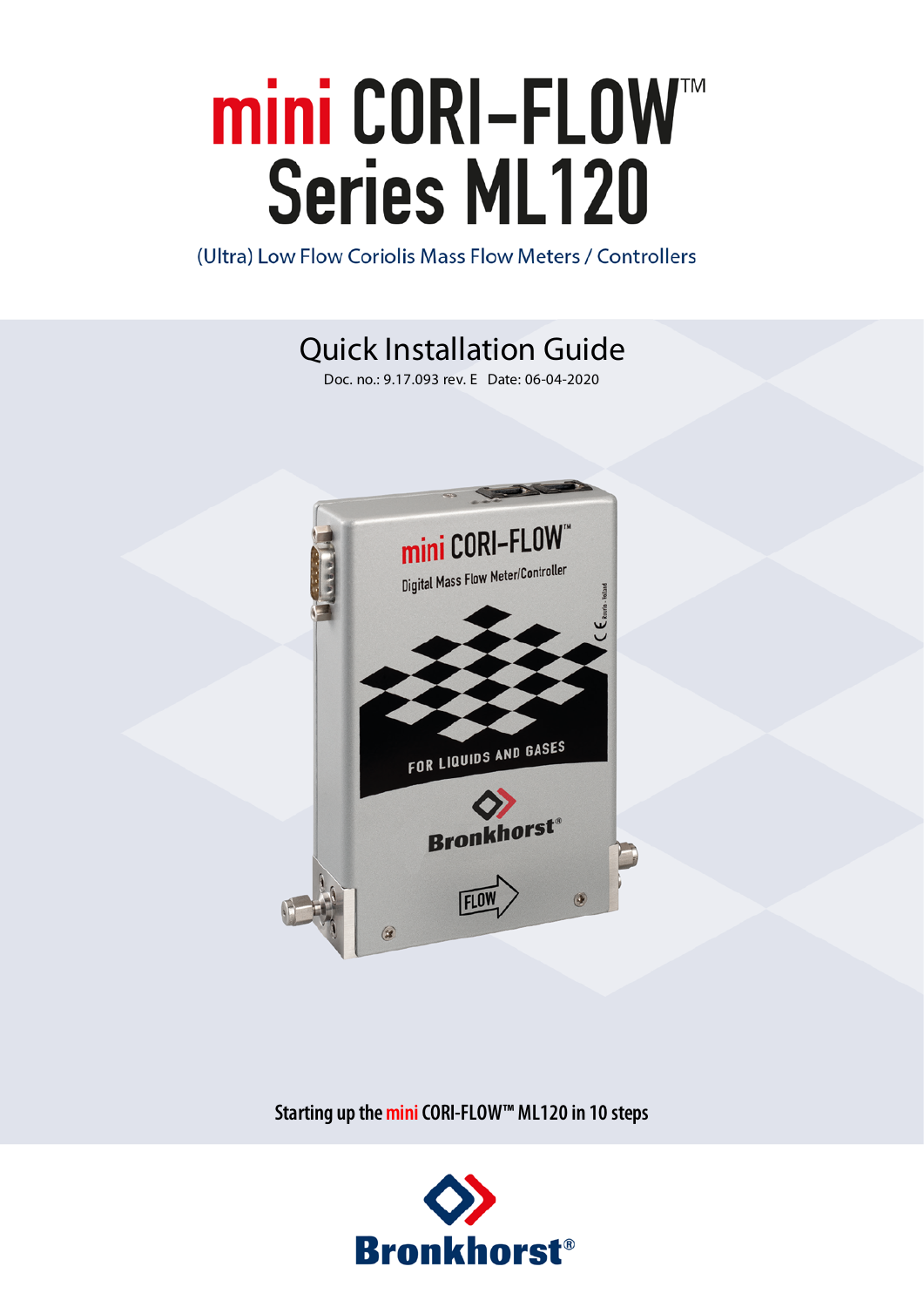# SCOPE OF THIS GUIDE

**mini CORI-FLOW™** instruments are highly accurate instruments for measuring and controlling the mass flow rate of liquids and/or gases, independent of fluid properties. These smart Coriolis instruments offer multiple process values as input or output parameters. Many parameters can be read and/or changed using analog or digital interfaces. Output parameters are: mass flow, density, temperature, totalized mass flow, alarms. Input parameters are: setpoint (desired mass flow rate for controllers), reset alarm/counter.

This Quick Installation Guide will help you start up your **mini CORI-FLOW™ ML120** in 10 steps, covering the following subjects:

**6**. Electrical connection **7.** Operational interface **8.** Multifunctional switch

**9.** Purging **10.** Zeroing

|  |  |  | 1. Check functional properties |
|--|--|--|--------------------------------|
|--|--|--|--------------------------------|

- **2.** Check pressure
- **3.** Check piping
- **4.** Mounting/installing
- **5.** Leak check

### **Other applicable documents:**

| - Manual for mini CORI-FLOW™ ML120 series<br>- Hook-up diagram mini CORI-FLOW and CORI-FLOW (general)<br>- FlowPlot manual | 9.17.097<br>9.16.132<br>9.17.030 |                 |
|----------------------------------------------------------------------------------------------------------------------------|----------------------------------|-----------------|
| <b>Fieldbus/interface manuals</b>                                                                                          | Manual                           | Hook-up diagram |
| - RS232 interface with FLOW-BUS protocol                                                                                   | 9.17.027                         | 9.16.132        |
| - FLOW-BUS interface                                                                                                       | 9.17.024                         | 9.16.133        |
| - PROFIBUS DP interface                                                                                                    | 9.17.025                         | 9.16.134        |
| - EtherNet/IP interface                                                                                                    | 9.17.132                         | 9.16.222        |
| - CANopen interface                                                                                                        | 9.17.131                         | 9.16.218        |
| - DeviceNet™ interface                                                                                                     | 9.17.026                         | 9.16.135        |
| - Modbus ASCII / RTU interface                                                                                             | 9.17.035                         | 9.16.136        |
| - EtherCAT® interface                                                                                                      | 9.17.063                         | 9.16.137        |
| - PROFINET interface                                                                                                       | 9.17.095                         | 9.16.146        |
| - Modbus TCP interface                                                                                                     | 9.17.035                         | 9.16.235        |

*These documents can be downloaded from www.bronkhorst.com/en/qrcoriolisor can be sent by email on request.*



### **Temperature considerations**



*After having used the miniCORI-FLOW™ ML120 forthe firsttime atlowtemperature, re-tighten the fluid adapter* screws in order to prevent any leakage. Please note: if you do not tighten, a leaking adapter/fitting can cause damage. *Afterthe firstshrinking and re-tightening of the screws, no further precaution is necessary.*



*Note thatthe maximum temperature in the housing of the miniCORI-FLOW™ ML120 is 70 °C.* To check this, the internal temperature sensor can be used. Temperature can be readout digitally via FlowDDE or a *Bronkhorst®readout and control module (E-8000or BRIGHT). Make sure the temperature value readout here (=actualtemperature in housing) does not exceed 70 °C.*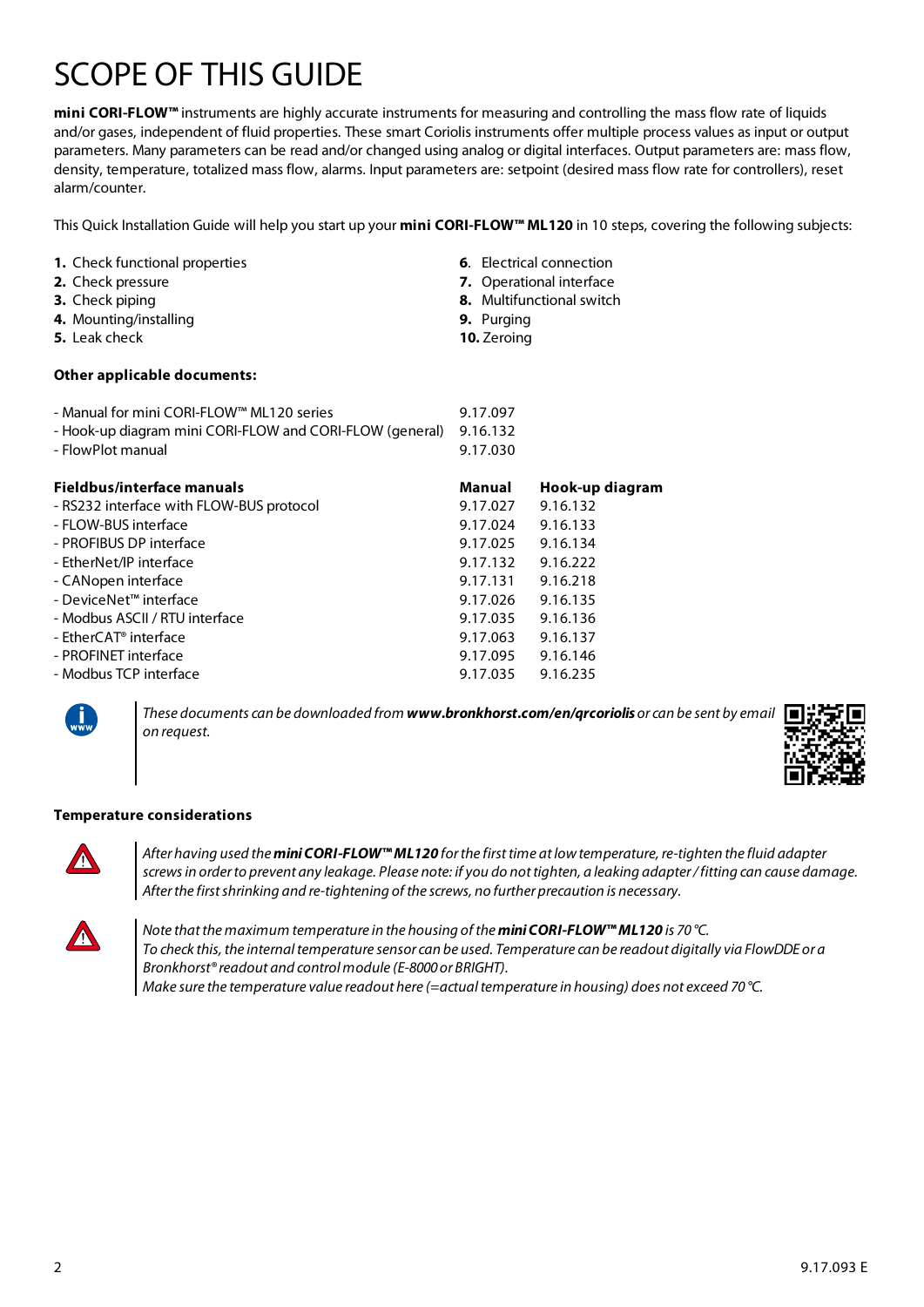# Starting up

| 1              | <b>Check functional properties</b><br>Before installing the instrument, check if the properties stated on the<br>instrument label match your requirements:<br>• Flow rate<br>• Fluid to be measured<br>• Up- and downstream pressures<br>• Input/output signals (see also step 6)<br>• Temperature<br>• Valve type (N.C. - Normally Closed / N.O. - Normally Open)                                                                                                                                                | <b>ML120V21-SBD-CC-K-S</b><br>200 g/h H2O<br>5bar (a)/5bar (a)<br>20°C NO Control Valve<br><b>USERTAG</b><br>15-24Vdc<br>max 4.1W<br>$\mathsf{CE}$      |  |  |  |
|----------------|-------------------------------------------------------------------------------------------------------------------------------------------------------------------------------------------------------------------------------------------------------------------------------------------------------------------------------------------------------------------------------------------------------------------------------------------------------------------------------------------------------------------|---------------------------------------------------------------------------------------------------------------------------------------------------------|--|--|--|
| $\overline{2}$ | <b>Check test-pressure</b><br>Before installation, make sure that the tested pressure is in accordance with<br>normal safety factor for your application.<br>The tested pressure is stated on the instrument with a red sticker. If this<br>sticker is missing, or if the tested pressure is insufficient, the instrument<br>must not be mounted in the process line and should be returned to the<br>factory.<br>Important: the tested pressure should always be higher than the<br>(normal) operating pressure. | <b>Pressure tested</b><br>340<br>bar<br>He leak tested<br><b>Mass Flow Meter</b><br><b>Pressure tested</b><br>8.5<br>bar<br><b>Mass Flow Controller</b> |  |  |  |
| 3              | Check if system piping is clean<br>For reliable measurement, always make sure the fluid stream is clean.<br>Use filters to assure a moisture, oil and particle free gas stream<br>(recommended pore-size: 0.525 µm).<br>If back flow can occur, installing a downstream filter and a check valve is<br>recommended too. For high flow rates, select a suitable filter size, to avoid<br>$_{\odot}$<br>a too high pressure drop or cavitation.                                                                     |                                                                                                                                                         |  |  |  |
|                | Warning<br>During the manufacturing process, the instrument has been tested with water. Despite the fact that it has been<br>purged thoroughly afterward, the instrument cannot be guaranteed to be absolutely free of water droplets upon<br>delivery. For applications where remaining water particles might cause undesired reactions, such as corrosion,<br>Bronkhorst strongly recommends performing an additional, adequate drying procedure.                                                               |                                                                                                                                                         |  |  |  |
| 4              | a. Mount/install instrument properly<br>Install the mini CORI-FLOW™ ML120 Meter/Controller in the line and tighten the fittings according to the<br>instructions of their supplier.                                                                                                                                                                                                                                                                                                                               |                                                                                                                                                         |  |  |  |
|                | During operation avoid external vibrations and shocks.                                                                                                                                                                                                                                                                                                                                                                                                                                                            |                                                                                                                                                         |  |  |  |
|                | <b>b. Flow direction</b><br>Install the mini CORI-FLOW™ ML120 in accordance with the direction of<br>the FLOW arrow, indicated on the front side of the housing, between the<br>fluid connections.                                                                                                                                                                                                                                                                                                                |                                                                                                                                                         |  |  |  |
|                | c. Base mounting<br>Mount the mini CORI-FLOW™<br>ML120 instrument, with screws in<br>the body, to a rigid, stiff base body<br>or heavy mass, such as a wall, heavy<br>rig or stable construction. This is<br>essential to achieve optimal<br>accuracy.                                                                                                                                                                                                                                                            |                                                                                                                                                         |  |  |  |
|                | By default the mini CORI-FLOW™ ML120 will be delivered on a special mounting block for achieving optimal<br>accuracy. This mounting block has a mass and stiffness precisely tuned for the specific model.                                                                                                                                                                                                                                                                                                        |                                                                                                                                                         |  |  |  |

accuracy.This mounting block has a mass and stiffness precisely tuned for the specific model.

© 2020 Bronkhorst High-Tech B.V. 3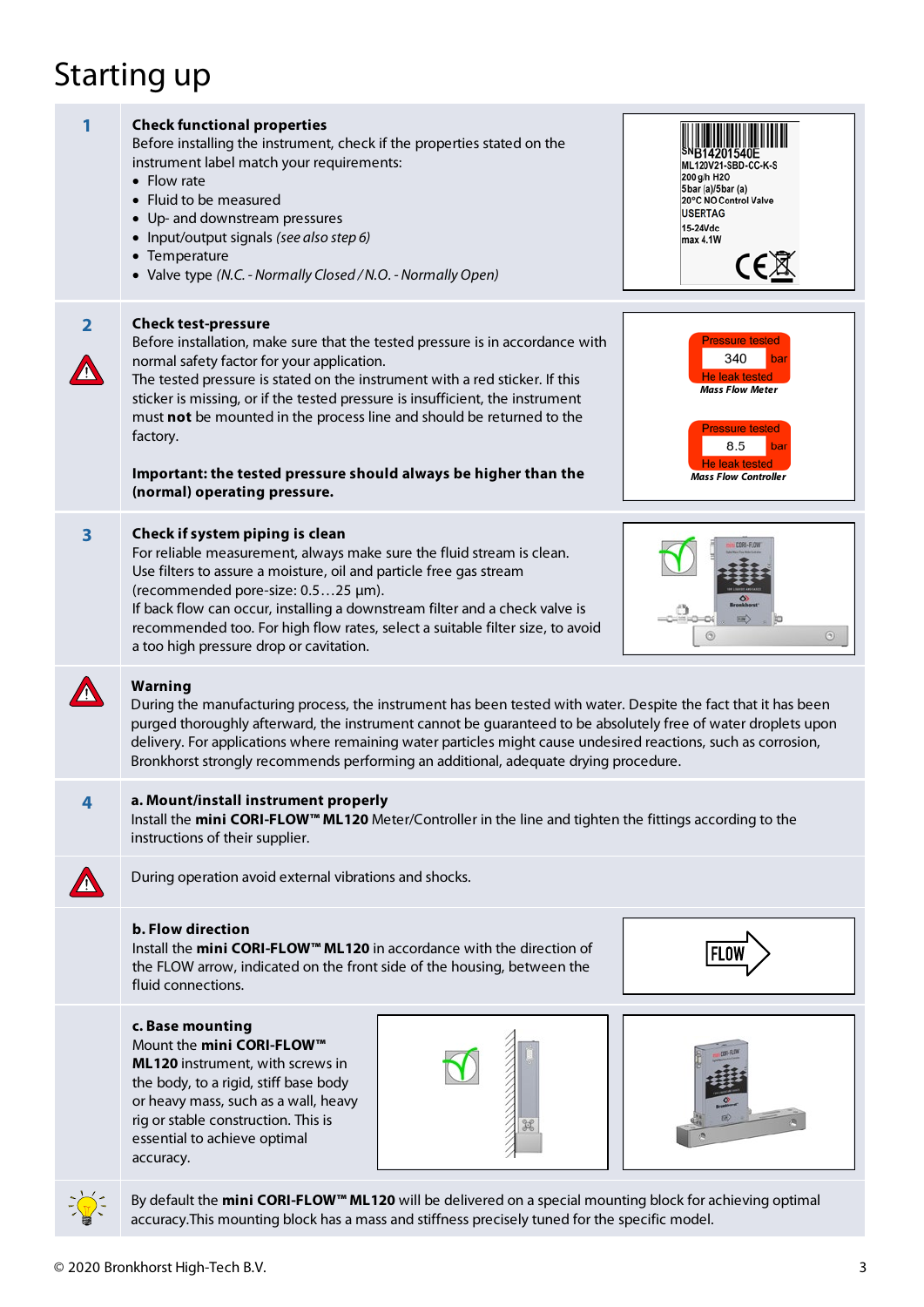

Removing the mounting block will cause inaccuracy unless the instrument is firmly mounted on a vibration free, stiff and rugged surface. Mounting on plates of machine cabinets is not recommended.

### **d. Mounting position general**

For gas and liquid **mini CORI-FLOW™ ML120** meters can be mounted in any position for a proper measurement.







**e. Mounting position when using mini CORI-FLOW™ ML120 with external valve with purge connector** For the **mini CORI-FLOW™ ML120** series instruments with external liquid valve with a purge connector, the mounting position can be critical for a good quality of de-gassing.









Please consult the Instruction Manual for additional information on mounting the mini CORI-FLOW instruments.



### **Gas free operation**

In order to remove gas bubbles during start-up, flushing with relatively high flow rate of liquid for a few seconds is recommended.



### **Leak tightness**

Verification of leaks is required prior starting up of the process.



### **5 Leak check**

Check the system for leaks before applying (fluid) pressure, especially if toxic, explosive or other dangerous fluids are used.



### **Liquid tight is not the same as gas tight**

Please note that connections which are tight for liquid, could still be untight for gas. This might result in gas enclosure in the liquid, e.g. when using external valves, which can lead to errors in measurement.

### **6 Electrical connection**

Electrical connections must be made with a standard cable or according to the **mini CORI-FLOW™ ML120** hook-up diagram.

Avoid condensation due to cold liquids/gases at high humidity environments.





**mini CORI-FLOW™ ML120** instruments have a IP40 ingress protection rating.



### **7 a. Analog/local operation**

Connect the device to the power supply/readout unit using a cable with 9-pin sub-D connector. For mass flow controllers, the setpoint is proportional to the flow range. This principle also applies to digital operation.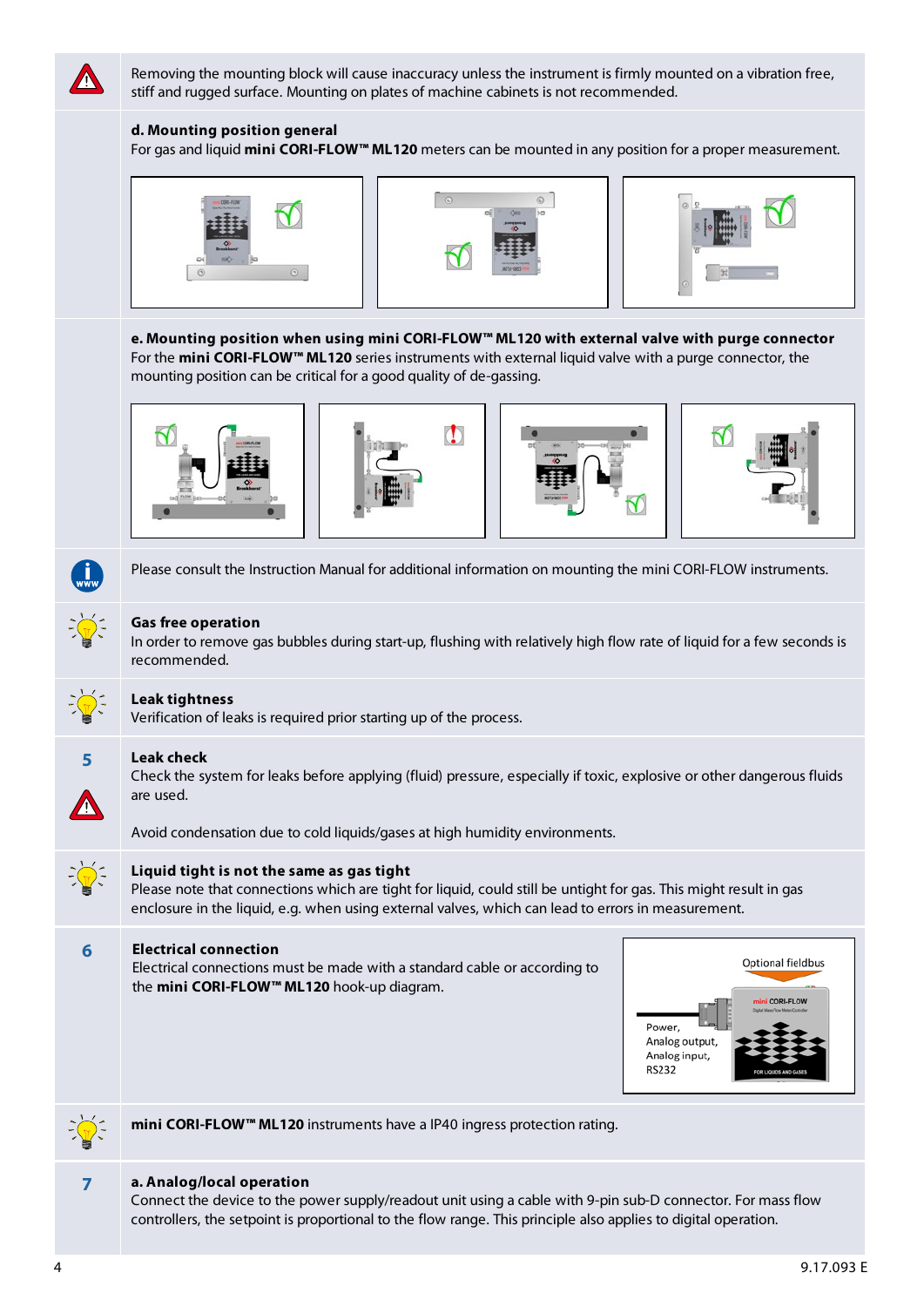